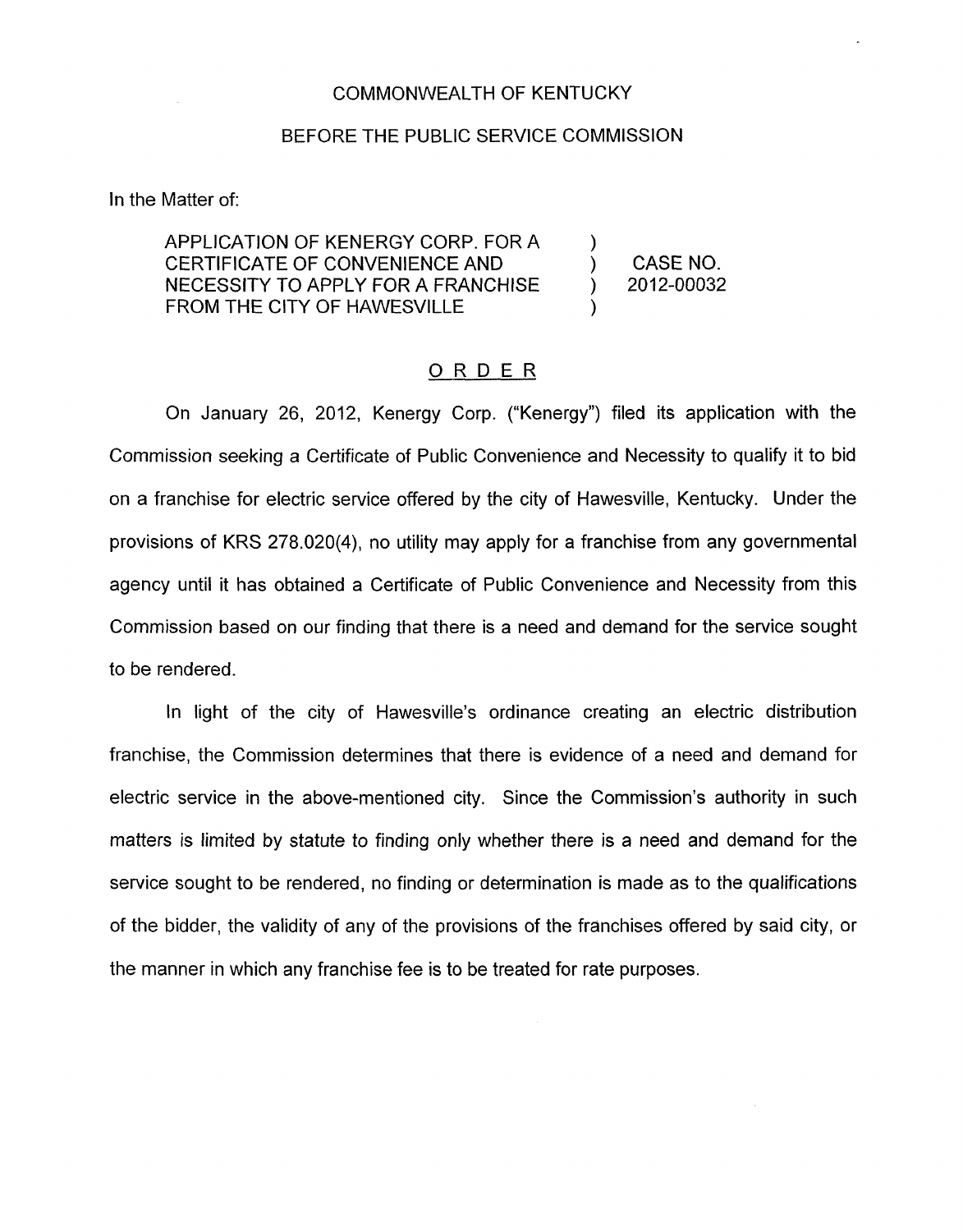IT IS THEREFORE ORDERED that:

1. Kenergy is granted a Certificate of Public Convenience and Necessity that authorizes it to bid on a franchise for electric service offered by the city of Hawesville, Kentucky. of Public Convenience and Necess<br>service offered by the city of Haven<br>essful bidder, shall file two copies<br>riff branch.<br>Tued as granting a Certificate of<br>facilities in said city.<br>By the Commission<br>ENTERED<br>FEB 13 2012<br>KENTU

2. Kenergy, if it becomes the successful bidder, shall file two copies of the franchise agreement with the Commission's tariff branch.

3. This Order shall not be construed as granting a Certificate of Public Convenience and Necessity to construct utility facilities in said city.

By the Commission



ATTEST:

Stertanic Bell for Jeff Den

Case No. 2012-00032